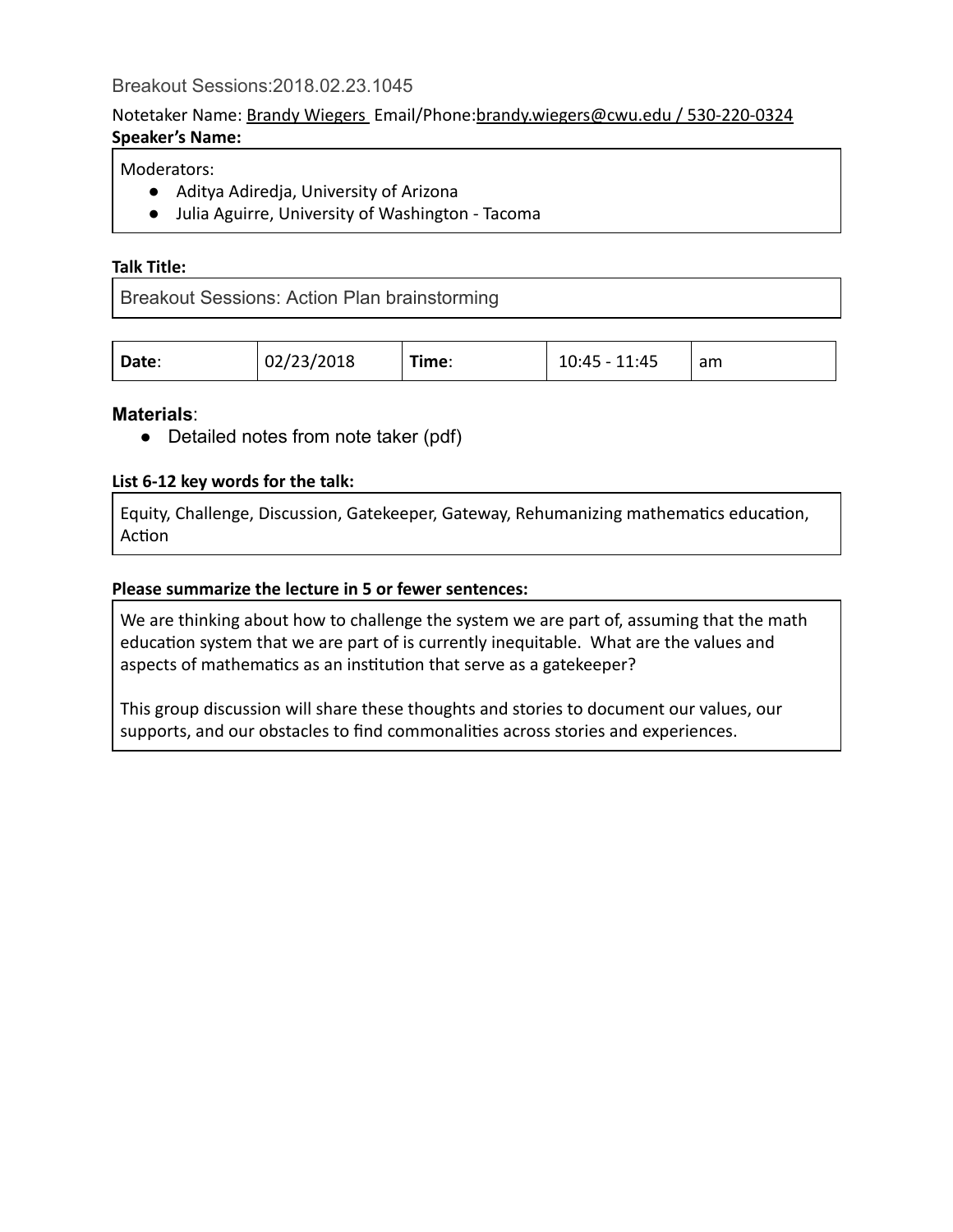# Discussion Activity

Plan: The talks we have heard so far has challenged us to think about actions we can take.

Quick Pole/ Room Distribution:

- Working with undergraduate and graduate students stay in the room
- Working in K-12 settings (including teacher educators) go to the boardroom.

Now - You have 5 minutes to write down your own thoughts about what you've heard so far today - 5 minutes of quiet individual work.

Reminder of the the expectations for group discussion

# Introduction to the Discussion Questions:

- 1. How might you think about ways that you might be contributing to the inequities in the mathematics education system at all levels?
- 2. How can you begin to challenge such inequities? What might be some challenges in doing so?
- 3. What are some of the points that have been covered in the plenaries and panels so far that might help you think about your role in contributing any/or challenging inequities in mathematics education.

● You have 2 minutes to reflect on this individually. We have had three acts to this workshop - we are at Act 3 and we want you to leave with concrete actions.

- Get into Groups of 2 or 3: Now use the 2 minutes to each share uninterrupted.
- Now have a 5 minute discussion in your group.
- Check in with the others in your group are you able to share stories? As we move into the whole group discussion then we want to be respectful of other people's stories.
- Gather in groups that are "similar" schools

## Whole Group discussion

Grad student - we had a visiting professor discuss that he had done research on a topologist teaching, looking at the grading comments for one exam. He noticed, when it was correct he wrote: This proof is good. When it was wrong he wrote, Your proof needs to be improved in. When the stuff is wrong it was you. That is small thing that you can do. It is something that I can improve myself.

Part of our discussion was on structural issues. A big action item, was building with like minded colleagues, coming to dope conferences like this, and https://zinnedproject.org/ which has resources and announces conferences to go to.

We have at HSI (70%), we are awash in data. Surveys on surveys. Because there is so much of it you can't see it. There is stuff in here about ethnicity/gender/race pass my classes. I didn't see it because there is too much there. Need to pull that out for each individual instructor - aggregate for all sessions of course and then look for your course. If we highlight rather than drowning.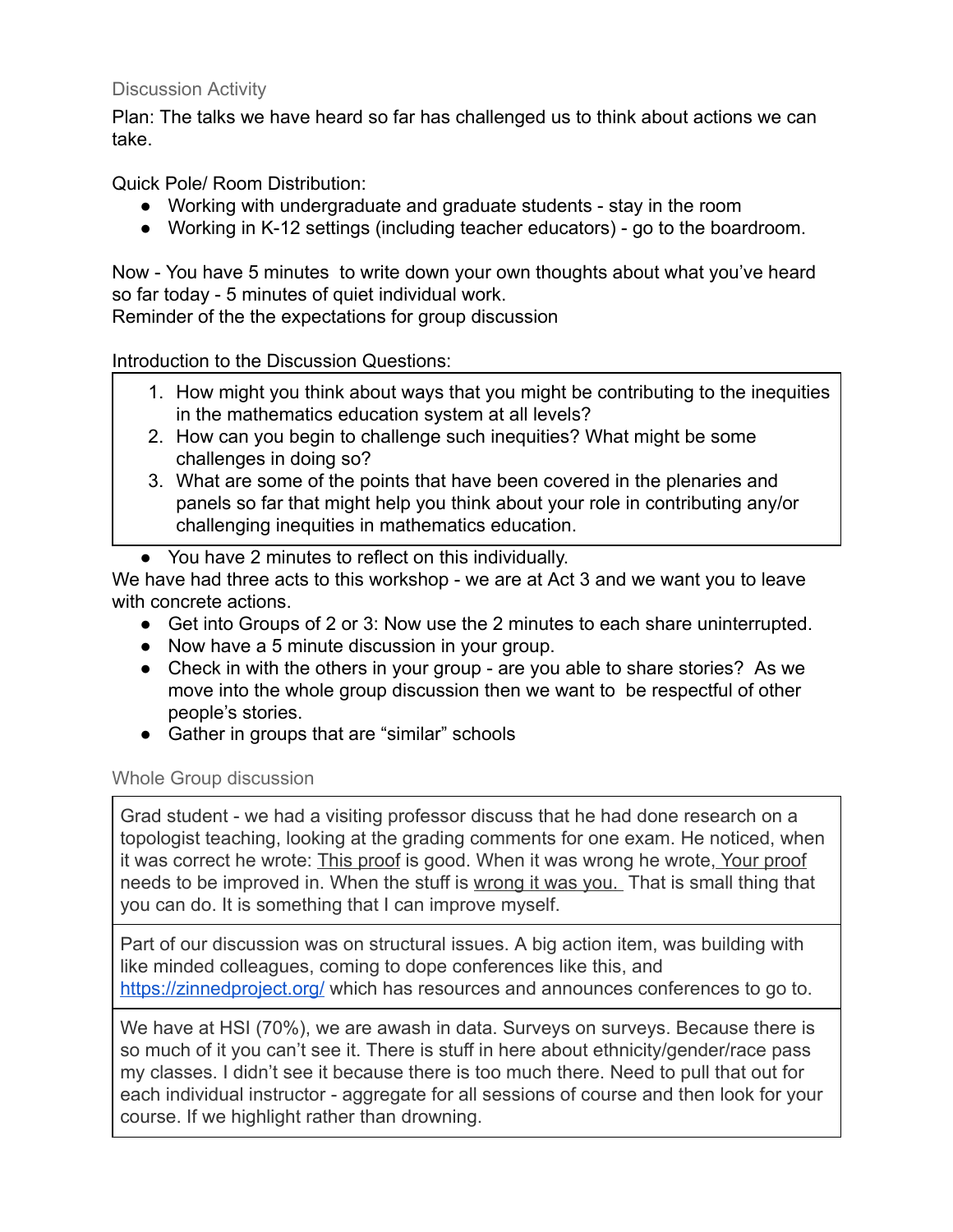Adi - Each institution has different offices to help you look at the data. Look for it and they could help you do analysis for how your students are performing.

Caution: When you talk with your data people sit with them and talk about how you are going use it. They will look differently based on your interest vs how you would use/look at it.

The idea of sharing data could look at very differently. Dagan shared that used as a weapon when looking at women and students of color to show that the admissions committee is admitting inferior students.

Graduate student a lot of people from research universities are graduate students. How do we reach the faculty? Dave Kung gave a colloquium. Host more speakers

Reaction: As an organizer we missed an opportunity - it is a pedestal to a place where people didn't feel comfortable in their original cultures. Here people feel safe in their mathematical community and we're here asking them to share that. We forgot to do anything direct to invite them into our conference they are just on the other side of the door. The organizers could do more to invite them into these conversations.

I have worked at this institution in different contexts for ten years and this conference is the first time i've seen so much diversity in the plenary speakers at the institution and it has changes what this institution could be for me. I would like to see this be the start of a back and forth to see those changes. Thank you for bringing that up.

Assistant professor - started social justice teaching issues at university. Include explicit conversations about race. Participated in black lives matters in schools. Facilitated conversations about race with whole faculty of school of ed. I've been doing this and they've been telling me I should be writing. The tension of what I care about and what I need to get tenure.

As a graduate student it is easy to be defeatist and feeling like I can't change anything. it's easy to be complicit in the system. I have great ideas, I started a math ed seminar in the math department. It didn't work out well because a lot of people are busy. But a lot of graduate students did show up. After this conference I'm going to talk about these things.

I appreciate what you're saying. I really feel very strongly that the current generation of students gets it way more then we did (I graduated 15 years ago) and I am very encouraged to see that. I'm much more comfortable identifying as a research mathematician and I'm someone who has an interest in education and inequity. One thing we were talking about is the fear about doing that. I'm not an expert in and I'm learning. I'm used to being the expert and it's scary to learn how to talk and use language I don't know how to use. It's really scare. I put some stuff out there and it took me a year to write them.

Audre Lorde Transformation of Silence into Language into Action (https://www.csusm.edu/sjs/documents/silenceintoaction.pdf) I'm going to have say it even if it's really scary. You say it a few times and then you get better at it. I'm trying.